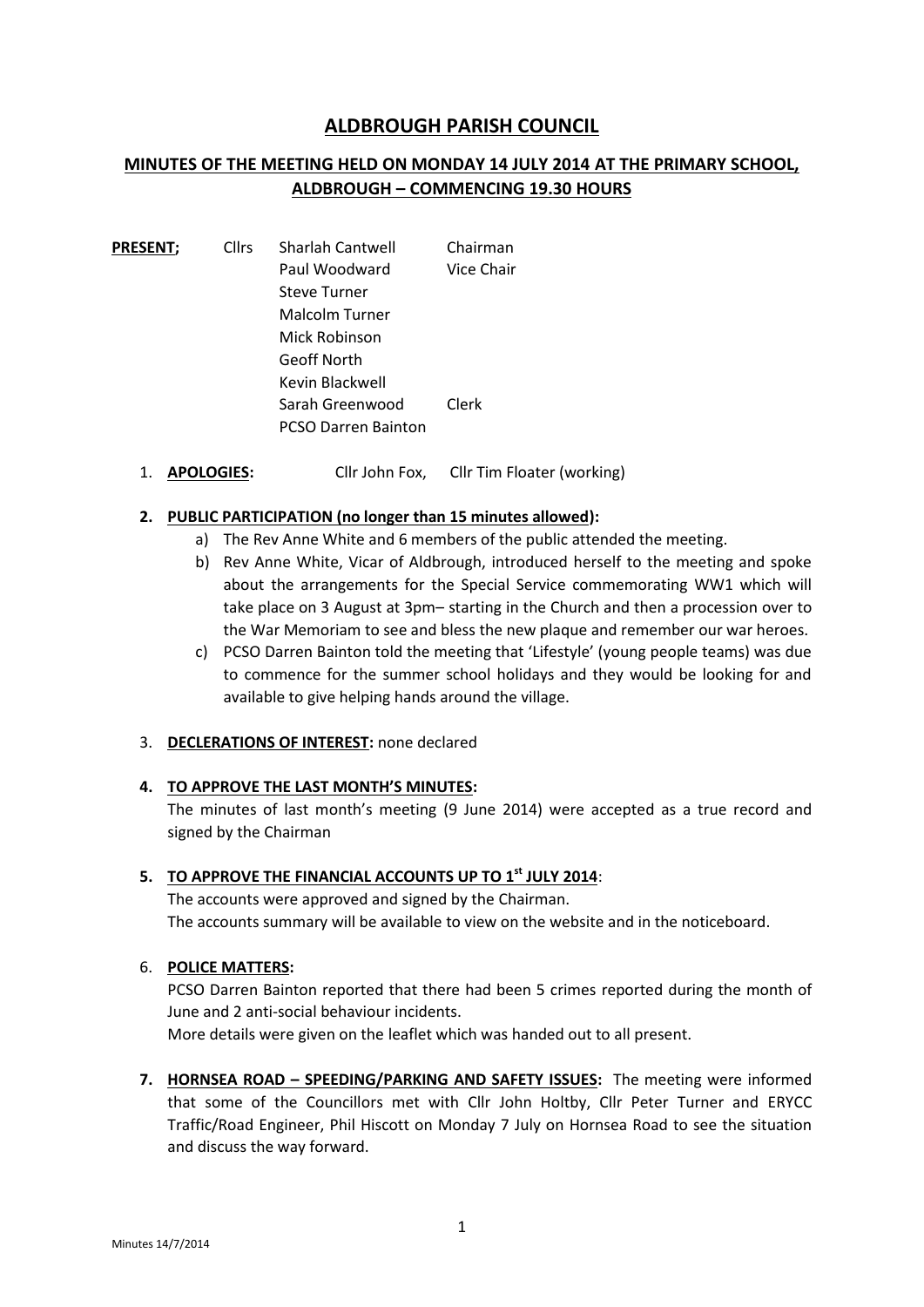This meeting was reported on by the Holderness Gazette and a quarter page article was reported on and printed in the newspaper on 10 July 2014.

# **RESOLVE; Awaiting a report on the findings from ERYCC Phil Hiscott, Road & Traffic Engineer.**

# 8 **MATTERS ARISING – CHAIR TO RECEIVE UPDATES ON LAST MONTH'S 'RESOLVES':**

- a. The missing High Street sign over the Elm Tree Inn; Clerk contacted ERYCC again and this is being looked into. Also ERYCC 'Village Task Force' are informed and it is on their list of tasks to be done for Aldbrough. **RESOLVE; To keep checking**
- b. Grant application for outdoor gym equipment Cllr Mick Robinson is in process of dealing and he reported that a very generous donation of £1000.00 has been to use towards this donator to remain anonymous at present – thanks and appreciation were given to him/her.
- c. Risk Assessment for Aldbrough Council to await London Auditors professional report.
- **d.** Locking of Salt Bin **RESOLVE; Cllr Tim Floater to see to this.**
- e. The Cut through between 74 and 76 Headlands drive to Dotthams: ERYCC informed the Clerk that this is not a public right of way therefore should not be used as a cut through, however the Councillors agreed this was a matter for the occupants of the bungalows in question to take up if they were affected by it.
- f. All invoices are paid up to date to Vision ICT (website support service) awaiting a further invoice which the Clerk said has not arrived as yet.
- **g.** Waterboard's overgrown hedge Cllr Mick Robinson has been liaising with them and they are looking into this matter and also additionally the potholes caused by lorries. **RESOLVE; Awaiting their response**
- h. Trophy for Best Planter at the Village Show: **RESOLVE; Cllr Paul Woodward will take over the task of obtaining such a trophy**
- **i.** The painting of the chains around the Cenotaph and tidying up of Cenotaph a quote has been obtained by Cllr Steve Turner from Lakeside Decorating for £360. **RESOLVE; A unanimous show of hands in favour of this to be carried out. Cllr Steve Turner to organise this. Also Cllr Paul Woodward has kindly offered to tidy up/clean up the War Memorial**

# 9 **CLG GAS SITE UPDATE:** none to report

# 10 **PLANNING APPLICATIONS:**

- a. Installation of Solar Power Panels Bewick Hall no objections
- b. Dormer windows to front and rear of Crossmere Hill Bungalow no objections
- c. Erection of 4 Wind turbines Withernwick Wind Farm The majority objected **RESOLVE; Clerk to write giving refusal reasons – (form opposing sent to Planning 19/7/14)**

# 11 **NEW DIFIBRILLATOR:**

Cllr Paul Woodward sourced monies to purchase a new Defibrillator from the NHS and Friends of the Cottage Hospital, Hornsea, to a total of £2000.00. This is to be fitted on the wall at the side of the GP's Surgery. It has to be kept at a certain temperature so Electricity needs to constantly be supplied to keep it in working order which is estimated at £10 - £15 per annum. Paul also stated that he is going to arrange some free First Aid courses which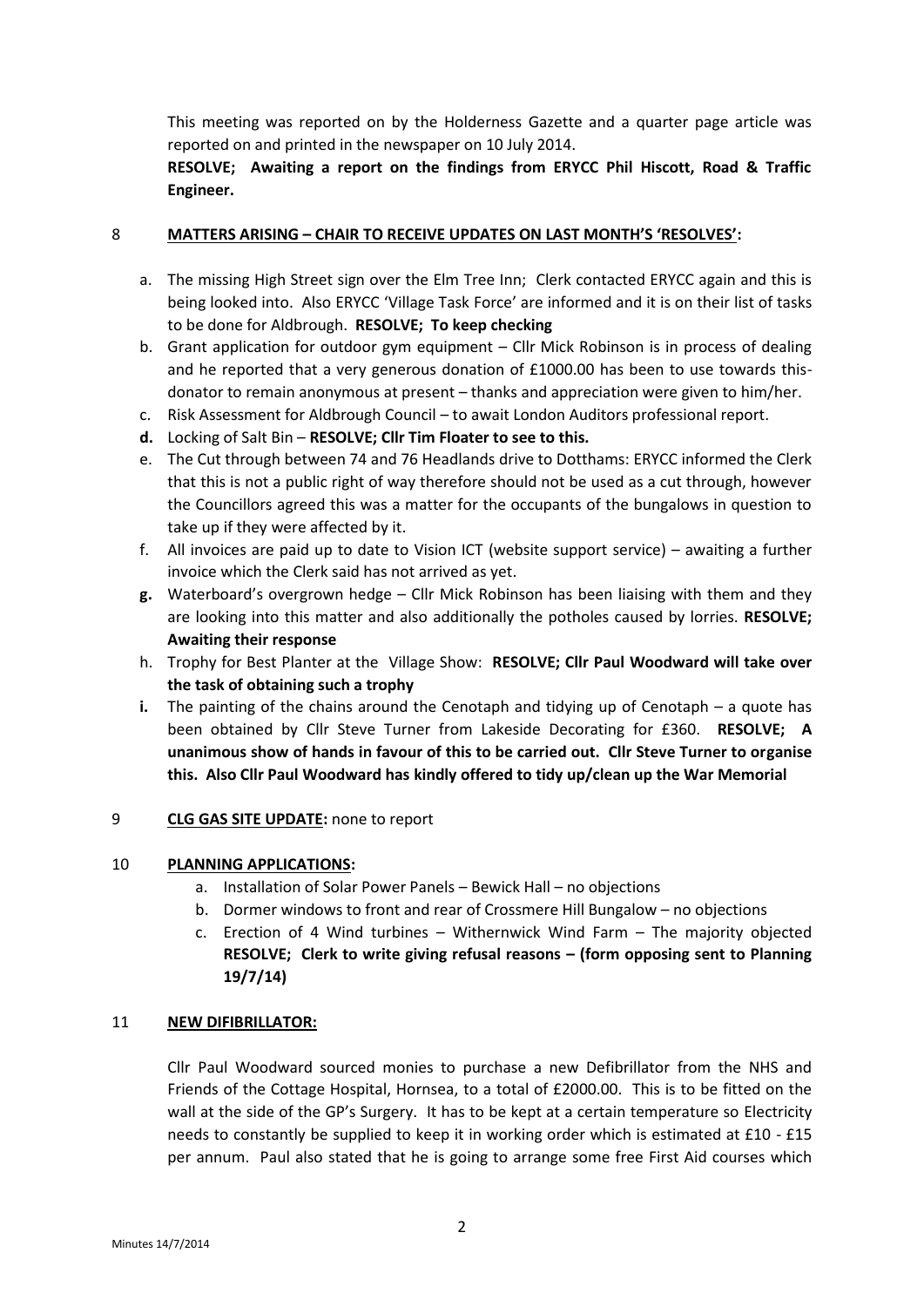will also include how to use the Defibrillator and he also brought one along and gave the meeting a demonstration.

He briefly gave an idea of the procedure on using it which is to ring the emergency number who then give you a code to open the box to access the defibrillator and they then talk you through what to do. Paul will be the overseer of the Defibrillator. The Committee unanimously agreed that the Defibrillator will be added to the Aldbrough's Insurance at a cost of approx. £28 per annum.

Chair suggested that the Headmistress of Aldbrough Primary School be informed to discuss with the children the use of it and the importance of it being in the village.

Cllr Paul Woodward to deal with the installation of it.

Thanks were given to Paul for his work and continuing work with this.

# 12 **HOLDERNESS AGAINST WIND TURBINES – MEETING ATTENDED AT WITHERNWICK**

Discussion was held around the outcome of this meeting and the outcome had eventually been that Aldbrough Community were too far away to hold any strengths for them. The Councillors will probably not be attending further meetings though planning app for 4 more wind turbines at Withernwick will be opposed by Aldbrough Parish Council.

# 13 **CORRESPONDENCE:**

- a) Email has been received from Pat McVeigh, Planning Enforcement Officer re 248 Seaside Road. A Summon has been served and court date has been given as 25 July. However, Cllr Steve Turner informed the Committee that the occupants had approached him and he is moving them out and they are taking up residency on Headlands Drive. After which the building at 248 Seaside Road will be demolished.
- b) The ERYCC sent their Village Task Force Maintenance Schedule for Aldbrough which was duly passed to Cllr Mick Robinson who will monitor that the tasks are completed.
- c) An invitation has been sent from H.A.R.T (Holderness Area Rural Transport) to attend their Annual General Meeting on 4 August 2014.

# 14 **ANY OTHER BUSINESS:**

- **a)** Cllr Kevin Blackwell shared with the meeting concerns he had received from the public over the 'A' Board advertising business signs that are appearing around the village. The Committee were in agreaance with the publics concerns over this. **RESOLVE: Clerk to find out the legislation over the size of signs and use of signs such as public liability. The boards to be monitored.**
- b) Cllr Kev Blackwell asked for more items of interest for the website.
- **c)** Cllr Mick Robinson said the gates at the Cemetery needed tidying up and also the Recreation gates needed some welding repairs. **RESOLVE; Cllr Steve Turner to obtain a quote.**
- **d)** Chair stated she had received an email from a parishioner saying the hedge near Queensmead was overgrown. **RESOLVE; A member of the public who was present at the meeting offered to see to it – thanks given.**
- e) The Committee gave acknowledgement and gave thanks to Cllr John Fox who has done a good job of painting and re-varnishing the noticeboard outside Londis.